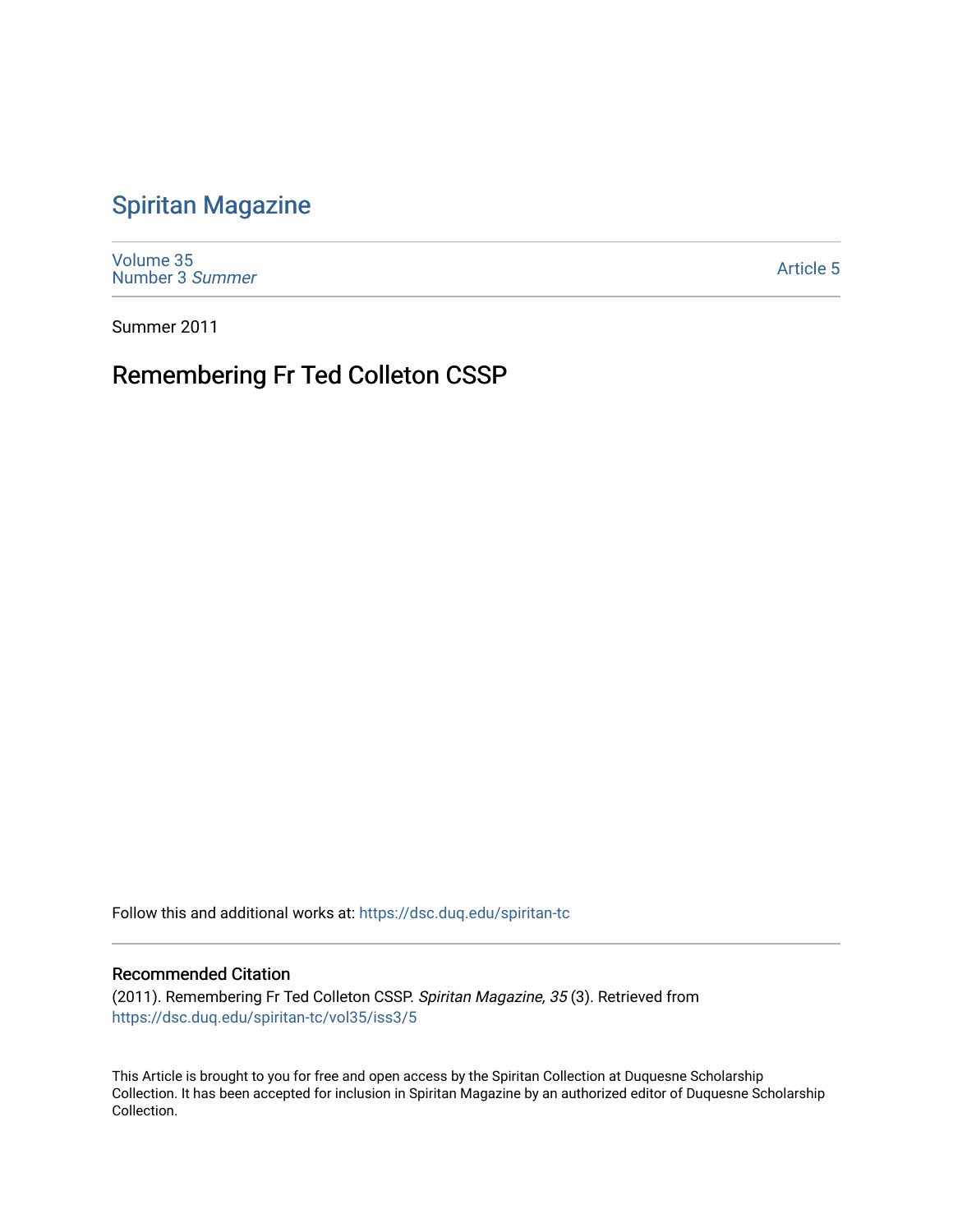# **remembering Fr Ted**

# "I'd do it again"

s she passed his open casket a young girl gently placed<br>her memorial card on his forehead — in blessing, in<br>thanksgiving, in love ... her instinctive goodbye.<br>Adults paused in remembrance and praver. The Knights of her memorial card on his forehead — in blessing, in thanksgiving, in love … her instinctive goodbye. Adults paused in remembrance and prayer. The Knights of Columbus honour guard stood at attention.

The pro-life movement had lost one of its giants. The Spiritans had lost one of their best-known members. Ireland, Kenya and Canada had lost a man who gave his heart to all three countries.

On April 26, 2011 Father Ted Colleton died, three months short of his 98th birthday. When we remember him we recall his deep faith, his infectious joy, his unflinching commitment to the Gospel. We remember a pro-life missionary.

# **Missionary in Kenya**

Ordained in 1940, he was sent to Kenya as a Spiritan missionary. He worked there for thirty years until President Jomo Kenyatta declared him "an undesirable alien" and deported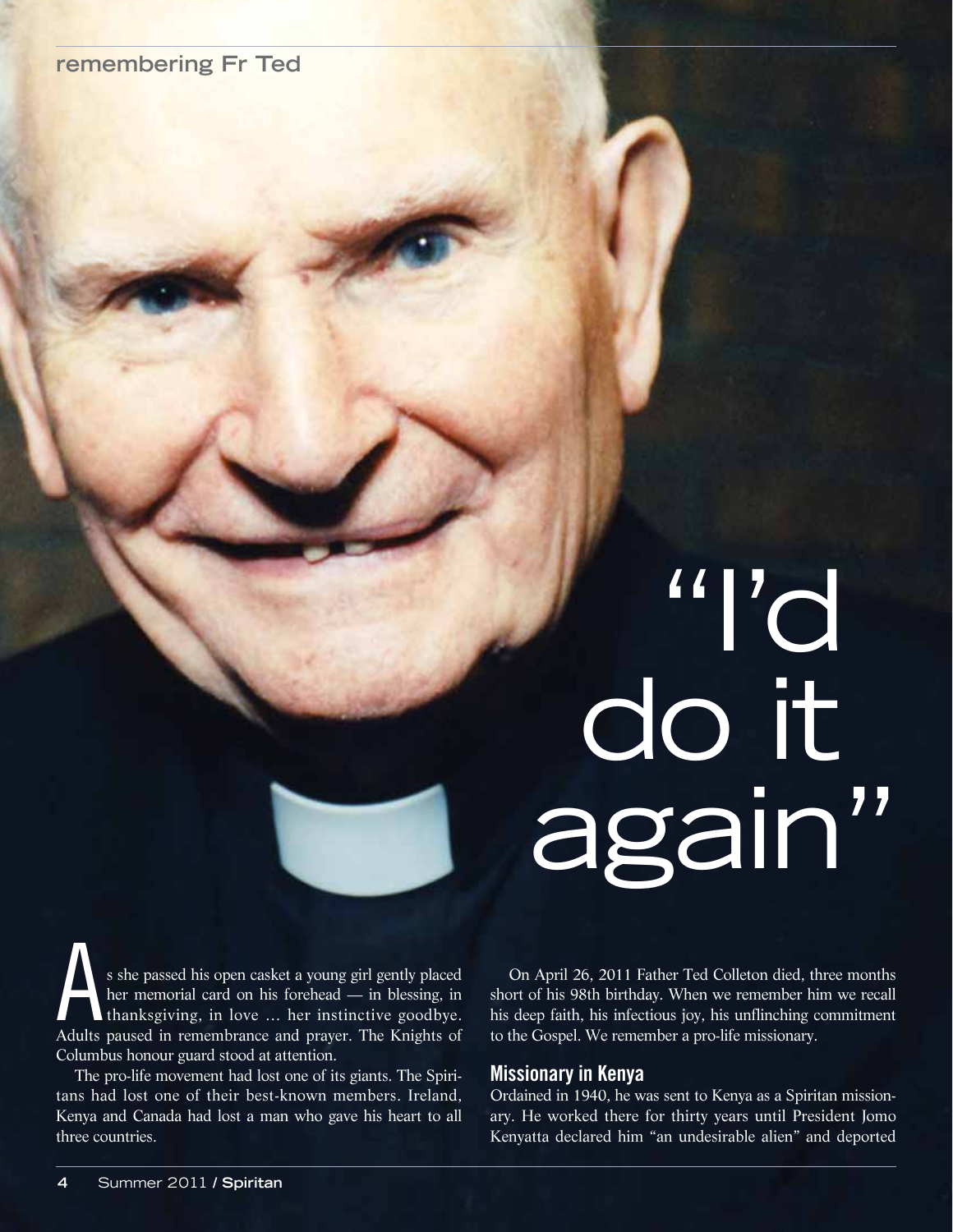him for defending the role Christian missionaries played in developing the East African country.

His parting words threw down a challenge: "After 30 years in Kenya I am leaving. I am taking with me my pajamas, a shaving set and a Bible. I hope everyone who comes to your country puts in as much and takes out as little. Good night."

# **New vocation in Canada**

Kenya's loss was Canada's gain … Did Canadian Immigration know who it was letting into the country?

Here he found a new vocation: a three-decade dedication as a pro-life missionary. He was on the board of Birthright, belonged to the Toronto Right to Life speakers bureau, was a founding board member of Priests for Life Canada and of Business for Life, a columnist with the Interim for more than 25 years, and, along with Jim Hughes, the public face of Campaign Life Coalition. He gave speeches and interviews, provided spiritual guidance for countless pro-lifers and at prolife events. He encouraged pro-life activity and chided those who stood by and did nothing. He estimated he met more than 100,000 Canadians on his pro-life journeys, talking to groups large and small, preaching the Gospel and teaching about the unborn.

# **Many words — written and spoken**

He raised more than \$1-million through his three best-selling books: *Yes, I'm a Radical*, *I'm Still a Radical* and his autobiography, *Yes, I'd Do It Again*.

He was a man of many words. Spoken words — sermons, retreats, talks, stories, jokes, convictions. Written words columns in the Interim, three books, countless letters. But not just words — a man whose words became flesh. He lived what he proclaimed, even to the point of getting arrested.

"Having preached and talked and written about the evil of abortion, I felt I had to take direct action." So he put a padlock on the rear gate through which the women and girls entered the Morgentaler clinic in Toronto. This led to the first of at least a dozen arrests, four trials, and six weeks in the Mimico Correctional Centre. Correctional Centre? — Ted was incorrigible. His writings about life in prison were graphic, unsettling, stomach-turning. He was no longer "Father." He was "Colleton": "Colleton. Visit!" — "They used exactly the same tone they would use in ordering a dog to lie down," he later wrote.

# **Prayer and Priesthood**

When he retired from pro-life activism in his mid-90s, his public appearances became rare, but he was driven around to several Life Chain events. There he lit up with excitement and so did those he came to motivate and encourage. He lamented he couldn't do much for the pro-life cause, but was reminded that he always taught others that the most important thing they could do as a movement was to pray. That he could still do.

# **Shine on, Fr Ted**

For thirty long years, the so-called "Heart of Darkness" — Kenya precisely — Joyfully welcomed your light As a treasured gift enlightening hearts. Yet, in the Jerusalem of Canada, While you held aloft your anti-abortion torch They forced you to pay a price.

# Thanks, Fr Colleton.

Yet 'tis no farewell we bid you — For lo! a new star twinkles in the firmament: Twinkle on, Spiritans' spirit! As the spirits of aborted ones cavort about you. Twinkle on, as you hear our heartbeats unite To take up the rhythm of your swansong.

-L.D. Anthony (abridged)

Then there was his cherished priesthood. "I cannot think of any aspect of my life which I would substantially change and certainly not my Priesthood. I have daily stood at the altar of God and offered the Holy Sacrifice of the Mass, raised my hand in absolution over more repentant sinners than I could ever count, poured the waters of Baptism over the heads of babies without number, preached the Gospel in Ireland, England, Africa, the United States and Canada and anointed the foreheads of those who were within minutes of meeting God face to face … And although I was only the instrument of the church, it is consoling to realize in the evening of life that I was chosen to be such an instrument. In this period of church history, when the glory of the priesthood has been somewhat overshadowed by the clouds of scandal and doubt, I want to affirm this fact: if I had another life to live — I'D DO IT AGAIN."

The young girl's memorial card had Father Ted's photo on the front. The reverse side read:

> May the Lord support us all the day long, till the shades lengthen and the evening comes and the busy world is hushed and the fever of life is over and our work is done. Then in his mercy may he give us a safe lodging and a holy rest and peace at the last. *— Blessed John Henry Newman*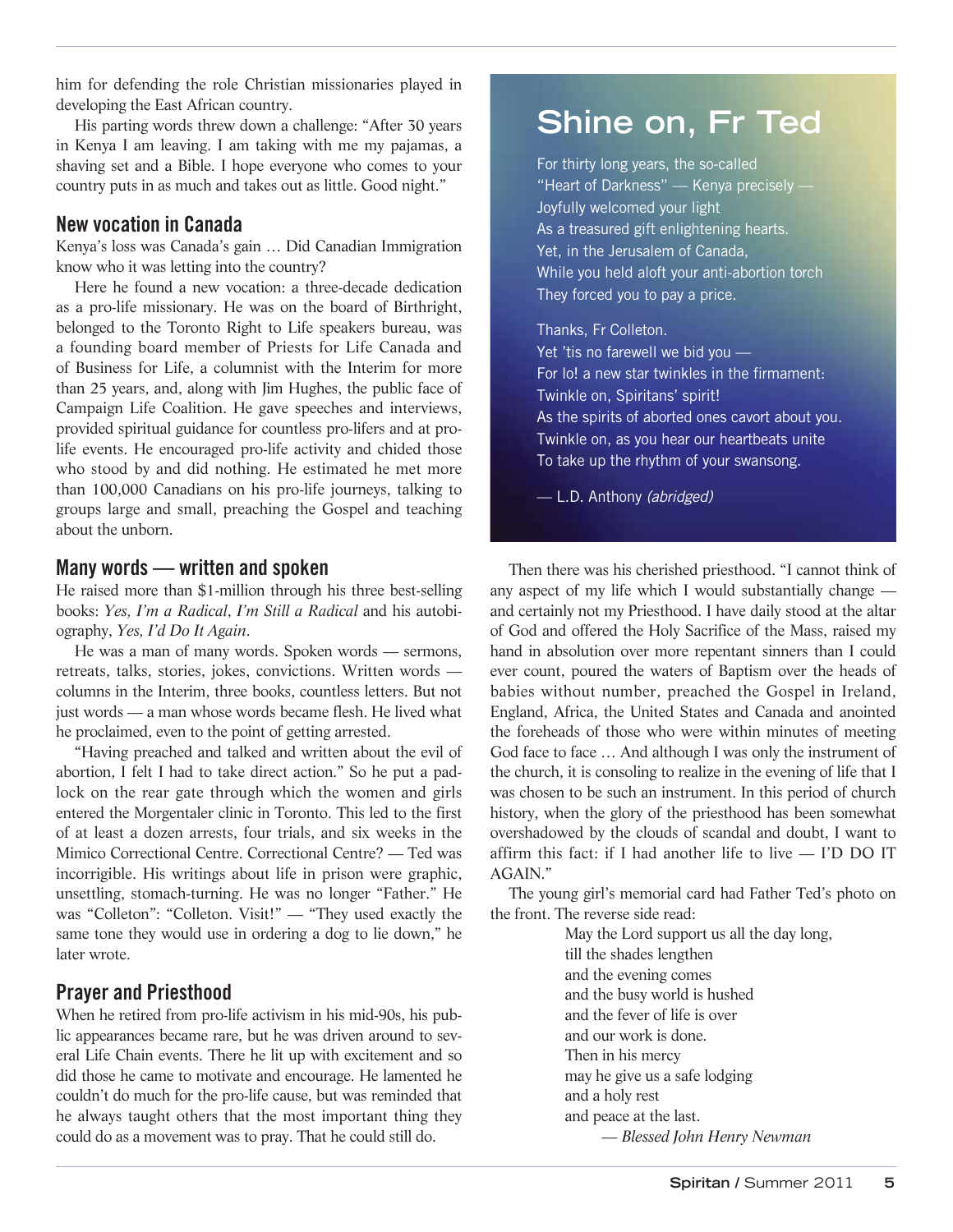# **remembering Fr Ted**

### **Jim Hughes, Chair, Campaign Life**

I've known him for forty years so it's hard to condense him into 10-12 minutes. His own words at the beginning of a talk come to mind: "Set your watches. I'll be here for about an hour."

Yes, he did feel useless in the last few years of his life: "All I can do now is pray." But I reminded him of what he had told me from Day  $1$  — the most important thing we can do as a movement is to pray. He looked at me. "Giving me a homily now, are you?"

Fr Ted was a giant of a man, a giant of a pro-lifer, one of the great heroes of the Canadian pro-life movement. He was a wonderful example, giving everything he had for the unborn and vulnerable.

Whenever he was in town, he was in our house. We lived at opposite ends of Hambly Avenue in Toronto. When I came home from work I would find him sitting on the floor doing card tricks or coin tricks with my children. I recall a breakfast at our house — we were finishing ours when he dropped by. "What's that in the frying pan?" "Some bacon fat." "Just put in a few slices of bread and heat them up. They'll taste well." Then a cup of tea — with four spoons of sugar — followed by a piece of apple pie. And he lived to be 98!

Many other people fondly recall Fr Ted for his jokes and card tricks. But what they did not always realize was that his humour and stories were theatrical opening acts. After the light-hearted introduction, he had audiences eating out of his hands.

I remember walking into the Bo Peep restaurant and seeing a leader of one of the pro-abortion movements sitting at a table. I pointed her out to Ted. Over he went, hands out in greeting, his face lit up. "Hello! How are you?" I'm not sure he really knew who she was.

Then there was the black trench coat. He came to our front door on a cold evening. Taking off his coat he remarked, "See this coat? I couldn't find my own winter coat so I went up to the VICS store this morning and got this one. You know, it fits perfectly and even has a little rose on the lapel." My wife Jenny piped up, "That coat's been here for the last two years. I got so tired of seeing it that I brought it up to the VICS Store last week for resale."

Finally there was the day we were showing some priests around the Campaign Life offices. I opened a door and there was Ted fast asleep at his desk. I quickly closed the door. But not quickly enough. One of them saw him. "That's Ted Colleton! What's he doing?" I had to admit, "He's sleeping … Let's close the door so he can rest in peace."



The image of God in swaddling clothes has gripped the attention of the world in every age and in every clime and will continue to do so as long as the world needs love. And if ever the day comes when the world does not need love — there won't be any more world! **— Ted Colleton, Yes, I'm a Radical**

### **Paul Tuns, Editor, The Interim**

Fr Ted had the authority of a person who walks the walk. He lived what he proclaimed and paid a penalty for taking a principled stand.

When he was arrested for his pro-life activities, some critics called him a radical. He embraced the description, using it in the title of his first book Yes, I'm a Radical, which went on to sell 20,000 copies. Another book, Yes, I'd Do It Again, went through four printings. A third book was I'm Still a Radical. Over twenty years his books raised more than \$1 million for the pro-life cause.

On her deathbed, Fr Ted's mother had whispered, "Edward, be a good priest." His 70 years of priestly service can be seen as an act of obedience both to Christ and to his mother's last wish.